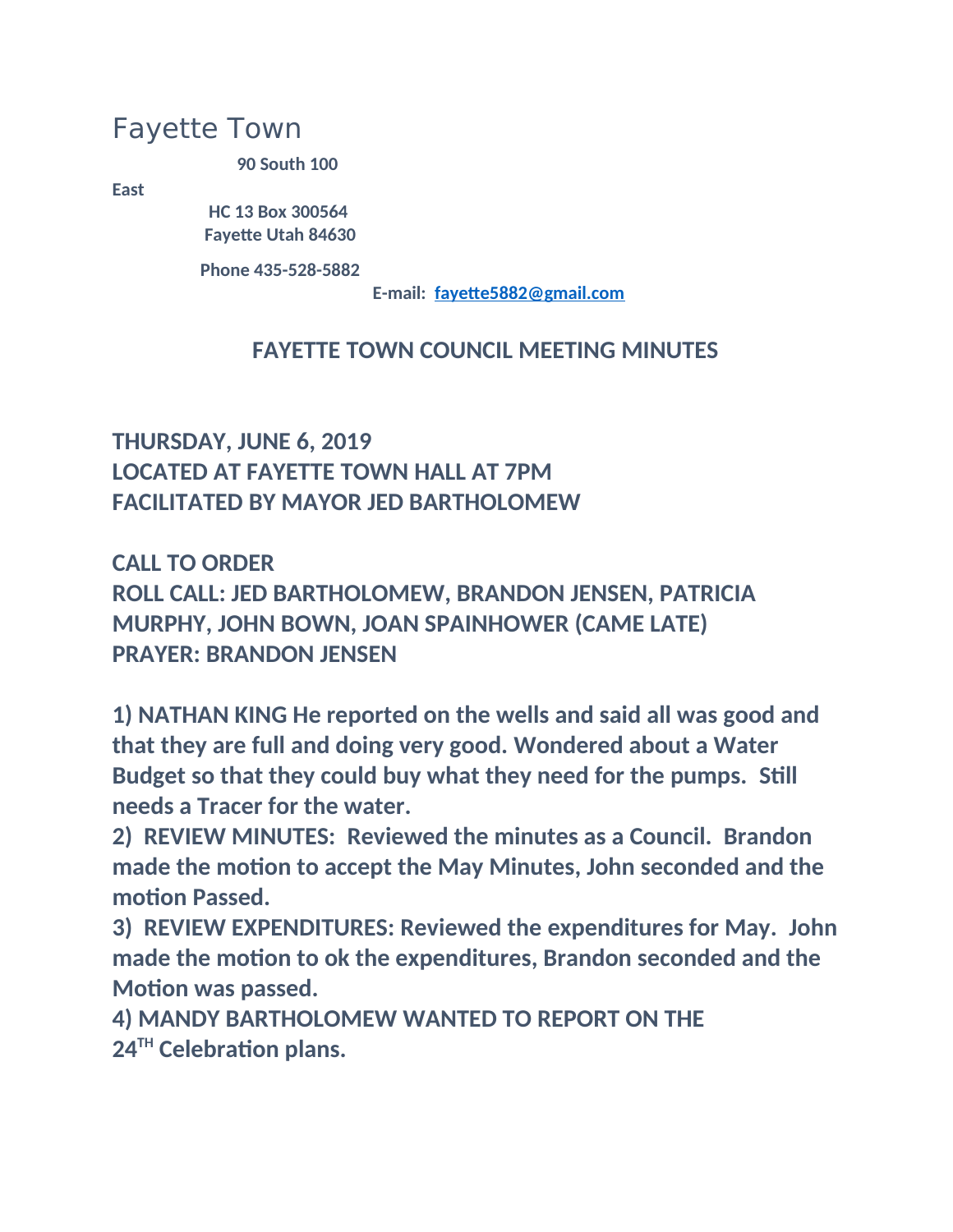**Wanted to know the budget allowed and said the Jones were helping and are doing a Great job. Many activities are planned and the Parade is going to include more people. The budget was set for \$750. The event will be held on the 27th of July. Patricia made the motion to accept the funding and allowing Mandy to proceed with her plans, John seconded the motion and the Motion was passed. 5) CIB GRANT AND CIB REPRESENTATIVE: Zach Leavitt was in attendance to discuss the funding of the Loan for the BACK-UP GENERATOR. Jed didn't sign the papers in time and Patricia was** 

**slightly upset. " Patricia shared all the steps she went through to research and progress forward on the CIB GRANT request. Then she expressed how upset she was that the Mayor consulted with all other Town Council members, but would not return calls or talk to her about the Grant before making the "not to sign" paperwork decision. She agreed to continue research on the generator, but refused to do any further paperwork for Mayor's signature until she is treated and communicated with as a Town Official."**

**Zach said that we could apply later in the year, October, if we still wanted the Grant. The Council talked about the Grant and wanted to have more time to discuss the matter. John made the motion to continue looking into the Grant and to have it in place this year. Joan seconded it and the Motion was passed. Patricia abstained. Thanked Zach for coming to the meeting.**

**6) JOB'S: WATER HANDLER AND P&Z: No one stepped in for the P&Z, so Brandon volunteered to chair the Committee for now and then see if we can get more people involved. Only 2 people applied for assistant Water Handler, Jay Bartholomew and Lee Leifson. The Council decided to accept Jay Bartholomew as new Assistant. John made the motion to accept Jay and that the Town would pay for his training, Joan seconded the motion and the Motion was passed. 7) BUDGET: Final passing of the Budget, for 2019- 2020. The Town Council reviewed the Budget and Brandon made the Motion to accept the Budget, John seconded it and the Motion was passed.**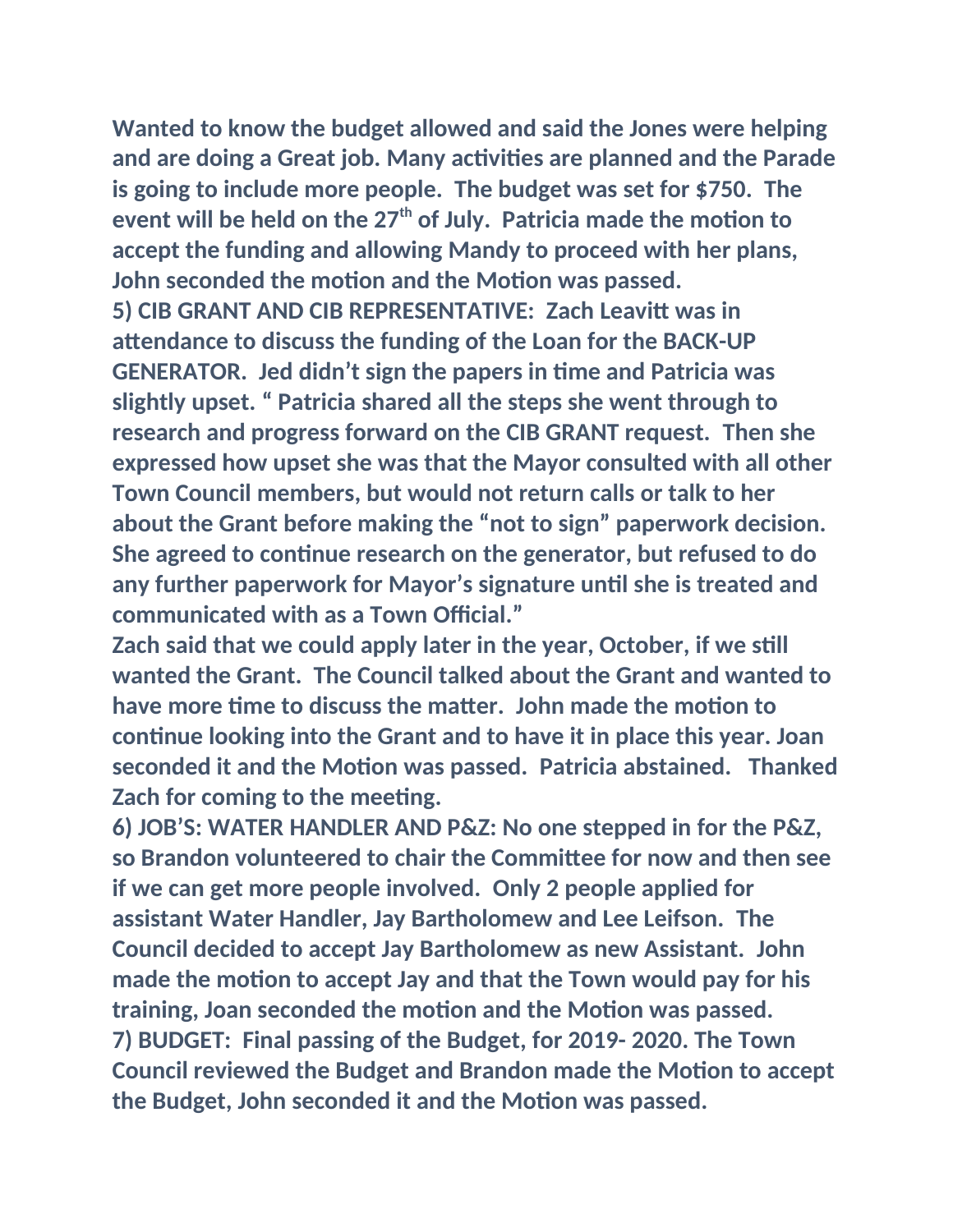**8) ROCKY MOUNTAIN POWER ON THE LIGHTS: Rocky Mountain Power gave us a bid for updating our streetlights. The estimate was \$8679.00, they would take care of it for 19 years. The Council agreed with the estimate and Patricia made the Motion to have Rocky Mountain do the Streetlights for Fayette, Brandon seconded it and the motion passed. Also, they asked for one more pole.**

**9) FLOOD CONTROL GRANT: The Council asked for bids and 2 companies applied: Jones and DeMille Engineering and Savage Albrecht. Brandon works for Savage and Garrick Willden from Jones & DeMille was present. The Council talked to both of the Company representatives about estimates. The process was 1st the Application: Jones & DeMille would charge \$8000-12,000 Savage Albrecht would just include it in the grant. 2nd would be the Water Shed Plan and then the Project. John made a motion to accept Jones & DeMille, Joan seconded it. Brandon Abstained because of working with Savage Albrecht. Patricia said No. The Motion passed to accept Jones & DeMille.**

**10) LAWYER: Kevin Daniels has agreed to be the Town's Lawyer. There would be a \$1000 retaining fee. Joan makes the Motion to accept the Lawyer and pay the fee, John seconded the motion and the motion passed. All questions to the Lawyer go through Jed. 11) CEMETERY CLEAN-UP: This was already done and Joan will continue to finish her work there. Work in progress! 12) SHELDON'S WATER SHARES: This was taken care of with the** 

**Mayor and Clerk. All is well.**

**13) RANDY MELLORWANTS TO ADDRESS THE TOWN: Randy wanted to say that it's time to move on. All the newspapers and publicity is hurting his family and his reputation. Some Community people are nice and welcoming them back. Please don't comment!**

**CITIZEN'S CONCERNS:**

 **Restrooms at the Cemetery?**

 **Volleyball Net stay in place for the summer?**